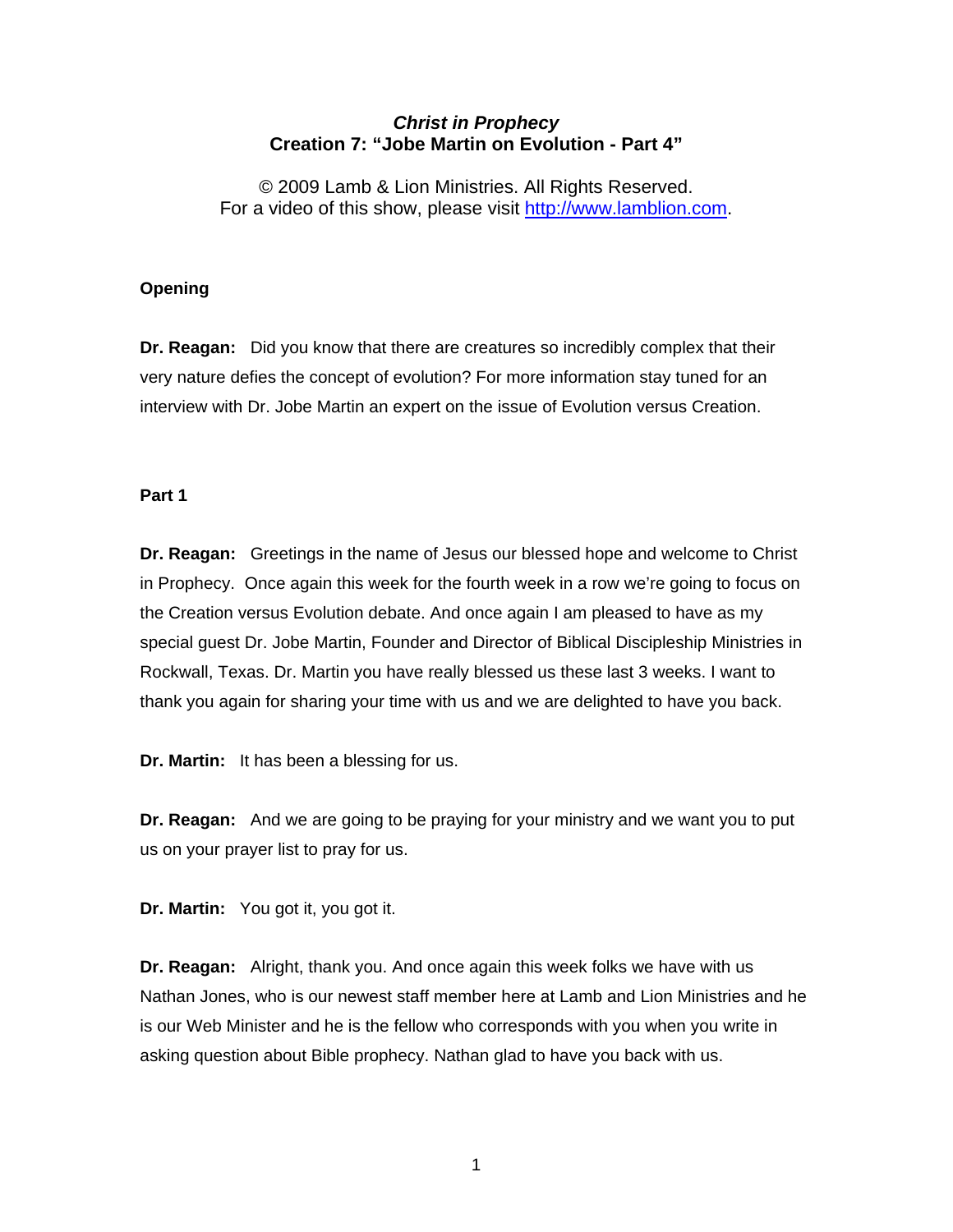**Nathan Jones:** It is great to be here with you and Dr. Martin, the man behind all these videos and books.

**Dr. Reagan:** Dr. Martin speaking of videos you have produced several video programs in the past called *Incredible Creatures that Defy Evolution*. And I want you to know I saw those and they really defy evolution, but we are going to ask you in a few minutes what that means. First of all I understand you've just recorded a new version of that.

**Dr. Martin:** We did, we just finished *Creation Proclaims: The Glory of God Revealed*.

**Dr. Reagan:** Okay.

**Dr. Martin:** And these will be different in that instead of me just talking about the animals and then having pictures of them I am actually with the animals.

**Dr. Reagan:** I understand in one you even have a snake around your neck.

**Dr. Martin:** Well I didn't volunteer for that, they just came out with this big boa constrictor and just put it on me. So what do you do? The cameras are on and what are you supposed to do?

**Dr. Reagan:** So you actually have the animals there that is really something.

**Dr. Martin:** Yes.

**Dr. Reagan:** Now when will this video be available?

**Dr. Martin:** Well we are hoping it will be available in Christmas of 2008, but it might be more like January.

**Dr. Reagan:** Okay. So we will, people can find out about that by going to your website and we will tell them a little more about that later on, okay.

**Dr. Martin:** Sure enough.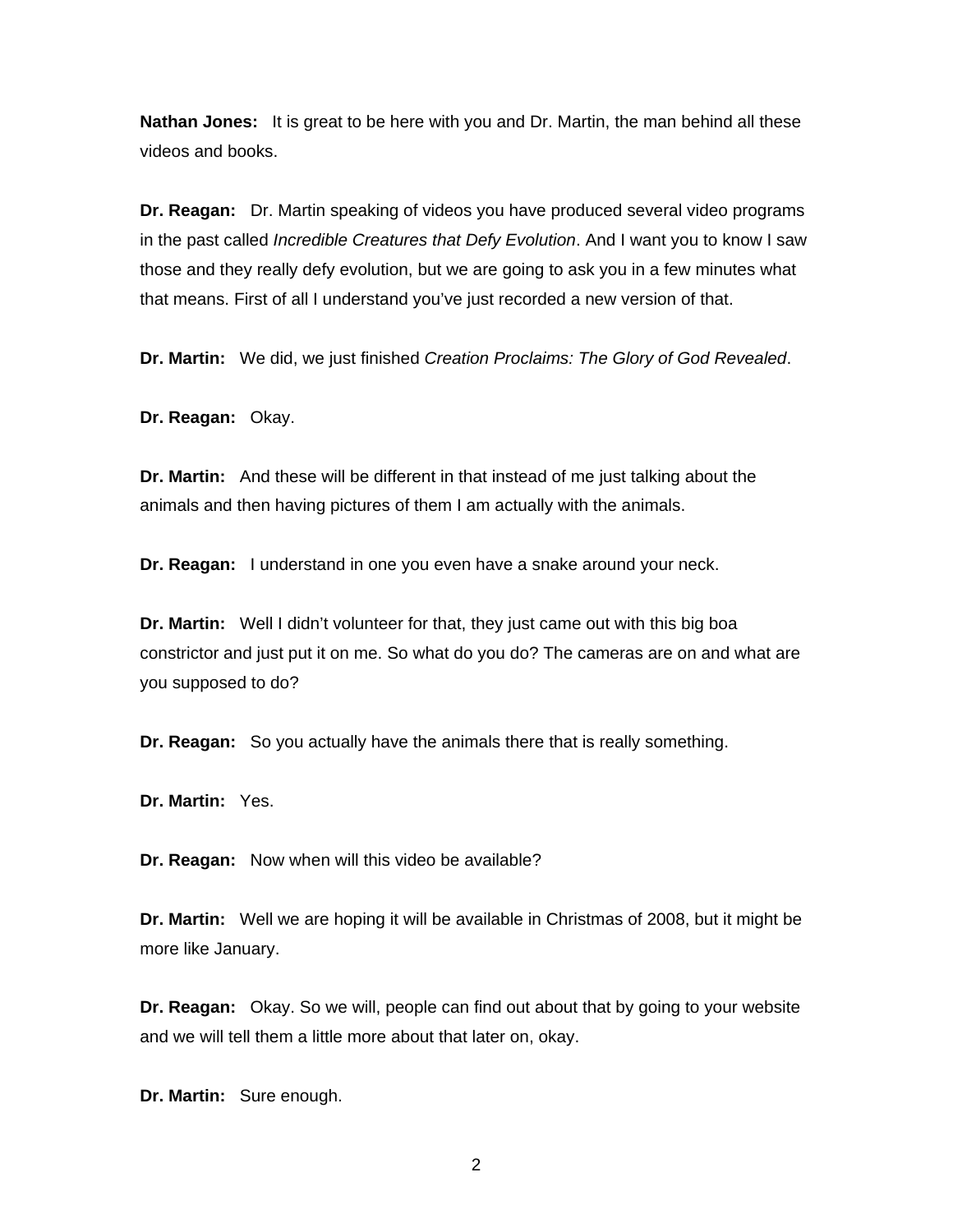**Dr. Reagan:** Well let's go back to this title, *Incredible Creatures that Defy Evolution*, what in the world do you mean by that?

**Dr. Martin:** Well as I said I think on our first show, when I became a believer in the Lord Jesus, I went from being an Agnostic, Zen Buddhist, Evolutionist, to being a Theistic Evolutionist. I still had the Big Bang and the billions of years. And then I gave that lecture at Baylor Dental College on the evolution of the tooth from fish scales, and these students challenged me. And so we started this study and they wanted me to study Creation Science. So I am reading my Bible we are studying the assumptions that the Evolutionist make, which I discovered they aren't valid, when we are talking origins. And then we are studying animals. I was a Biology major and the first animal that these students called to my attention, this was 1971, was the bombardier beetle, and it is just a little ½ inch bug, we have them here in Texas.

**Dr. Reagan:** Owe, they are here, I didn't know that? I thought there were in some esoteric place like Madagascar.

**Dr. Martin:** Owe yeah, no we've got them here. It is a black variety, but they shoot their enemies, like if a frog or a spider or hop-toad gets close to them they are going to shoot it, and with fiery hot acids.

**Dr. Reagan:** What do they shoot it with?

**Dr. Martin:** Well they mix some chemicals. Matter of fact when they mix these chemicals they won't do anything, they are like in neutral. So that would mean it doesn't have a defense mechanism, if evolution is true, and it is trying to evolve along all of the spiders would eat it, it wouldn't be here. But it has another little chemical factory, down inside its self that makes exactly, precisely, the right chemical catalyst, so that when it squirts that into this solution it won't do anything, you get this violent reaction. And so if he didn't have some more equipment he would just splattered himself, and of course splattered bug pieces can not evolve. So that would be the end of the beetle. But we have him because he has like an asbestos lined firing chamber, but even if he had that boom, he is gone if he doesn't have somewhere for the explosion to go. But he does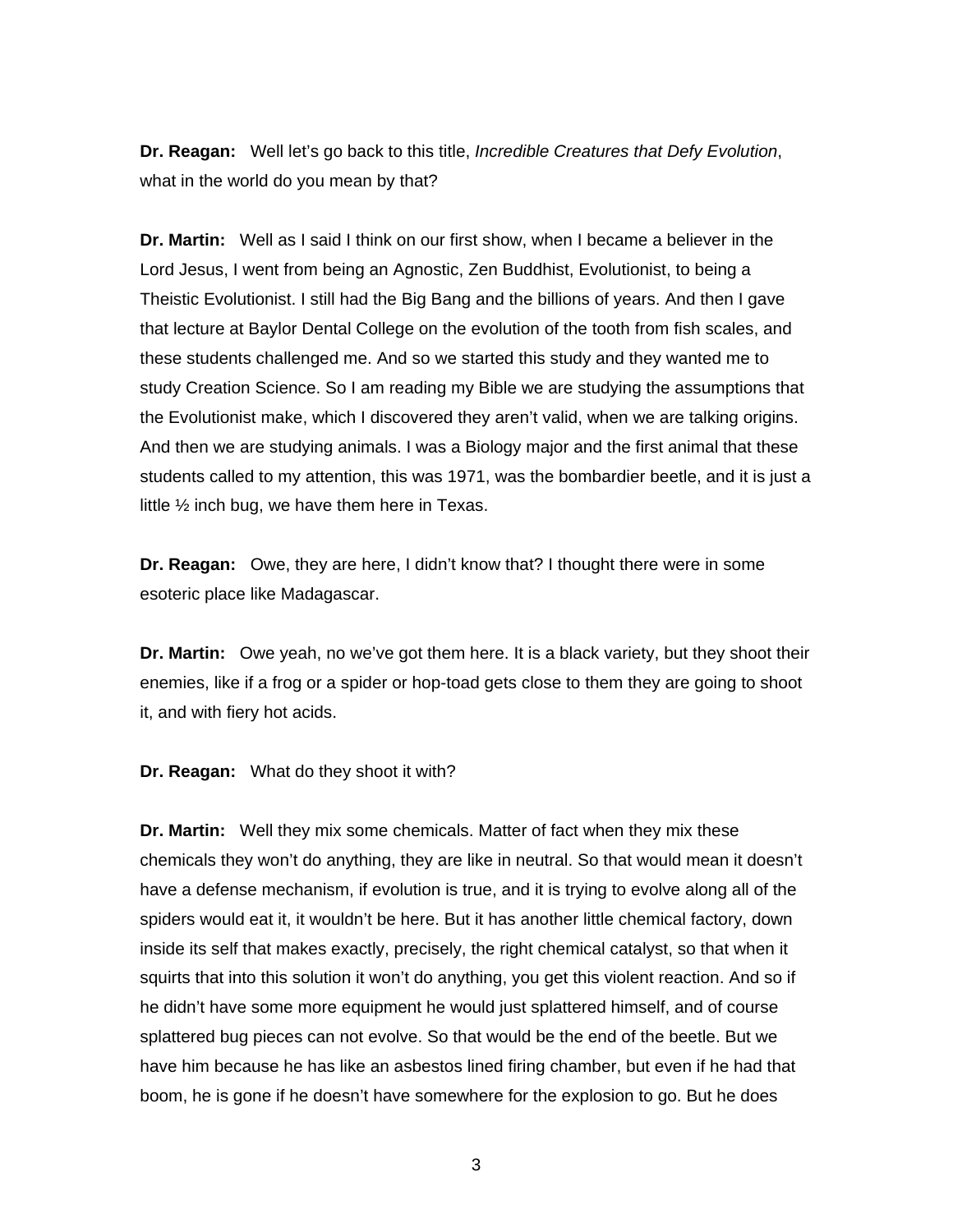twin tail tubes, he can aim those tubes out the back, out the side, out the front. And when you hear him shoot it is like a pop, it is just like that. But that isn't what it is, they put that pop in slow motion and it is like a sequential, sequential boom. And they figured out why, because he has these little tiny feet and if he shoots let's say out the side and he goes bang and it isn't small bangs like that his feet couldn't hold on and he would blow himself right out of the picture. So our Lord the Creator made him so that he could shoot in any direction.

**Dr. Reagan:** All right, why does this defy evolution?

**Dr. Martin:** Well I think, what I am thinking is, there is no way he could evolve little bits and pieces at a time because he would be dead every time. He is I think we mentioned earlier, he is irreducibly complex. He needs all his parts, they all have to work, they all have to be fully functional.

**Dr. Reagan:** He couldn't develop this complex mechanism over millions of years because he as you said would be eaten long before then.

**Dr. Martin:** Yeah, he would either be eaten or if he got some of the mechanisms he would blow himself up. So either way, there is no way he could evolve, so in that sense I think it defies evolution.

**Dr. Reagan:** Well give us another example.

**Dr. Martin:** Well the second one that we looked at which I really enjoy talking about is the giraffe. And you talk about a bull giraffe, 18 feet tall, alright and it has a huge pump to pump the blood up that long skinny neck against gravity, the heart, the heart of a bull giraffe can weigh up to 25 pounds, that is like a big turkey. And it can be almost 2  $\frac{1}{2}$  feet long, it is a powerful pump and when it squeezes it shoots that blood up that long skinny neck against gravity. Now we've got a problem, he is going to bend his head down to get a drink of water.

**Dr. Reagan:** Yeah, pass out I guess.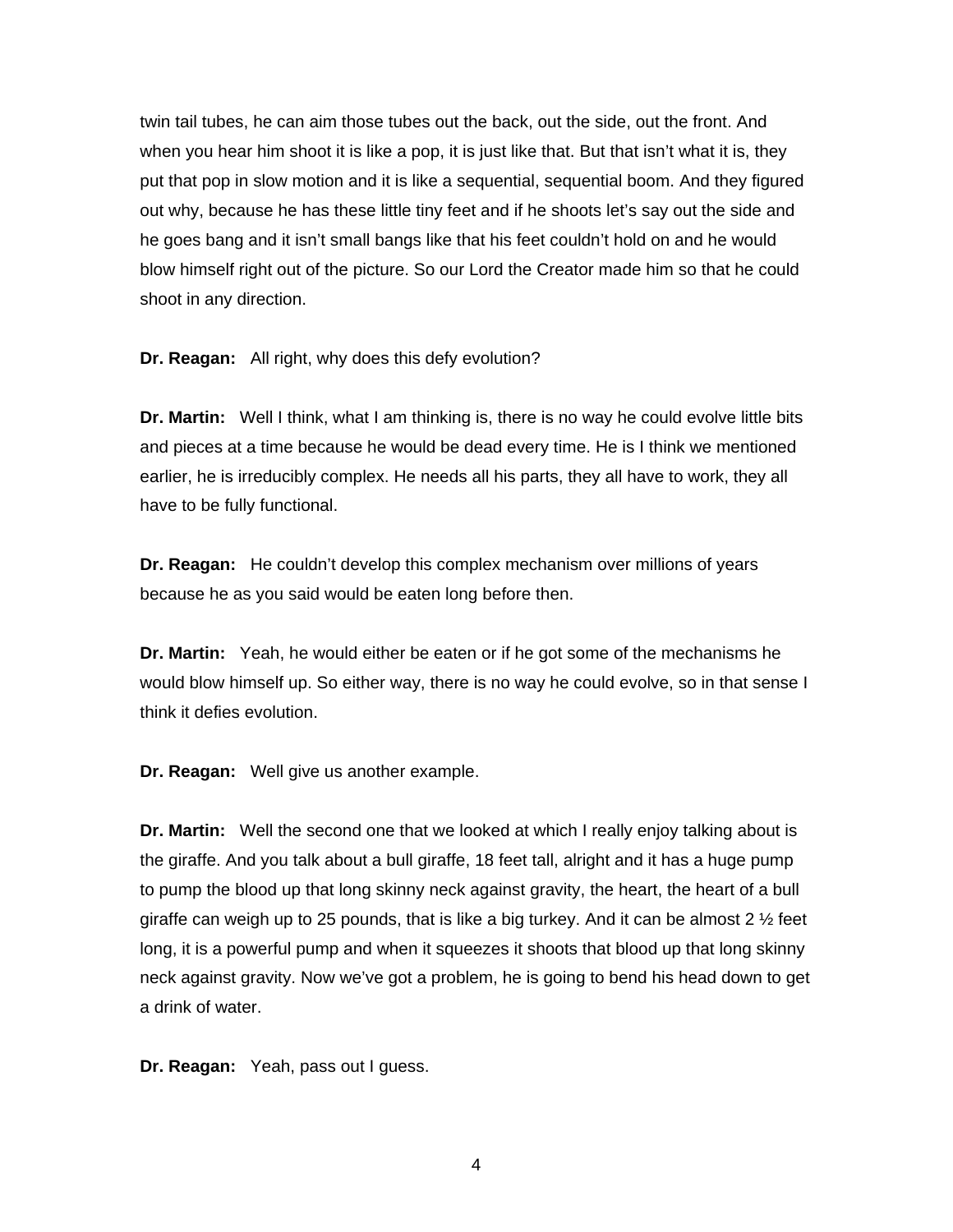**Dr. Martin:** Well all the blood, the heart squeezes and the blood goes zoom and hits, and blows his brains out his ears and he is dead. And so he must be thinking, I've got a problem, when I get a drink of water I blow my brains out, okay. I better evolve something here to fix this. Well of course dead animals don't evolve. But anyway it doesn't blow its brains out why, because as he comes down there is like little spigot, little valves, in the artery that goes up the neck, they close. When his head is down there is like a sponge under the brain and it gently expands, hasn't blown his brains out. He gets his drink of water and he sees a lion coming up, I got to get out of here, he is going to eat me. He jumps up he runs about three steps, passes out, not enough oxygen to the brain. The lion eats him, he says I have another problem, I pass out when I get up to fast, the lion eats me. Well dead animals don't evolve, they can't fix it. Well anyway, but he doesn't pass out, because as he comes up our Creator the Lord Jesus has those valves open, the sponge under the brain gently squeezes that last pump of oxygenated blood up into his brain and he is doing just fine. Only God could do that. And they still say in the textbooks that the giraffe got his long neck because all the food had run out and he is trying to eat up here in the trees. And I am saying, okay, good, but what about Mrs. Giraffe? She is two feet shorter. What about baby giraffe? If all the food is gone and he's got to stretch up here to eat out of the top of the tree what is baby giraffe going to eat after they are weaned from their mama? It doesn't make any sense at all.

**Nathan Jones:** Millions of years between meals.

**Dr. Martin:** That would be it.

**Dr. Reagan:** What is the term now that you use here, irreducible?

**Dr. Martin:** Irreducible complexity, it's like we reduce fractions down and you can't reduce them down anymore. Complexity all of the different parts that are needed and so they are irreducible, you can't take them down anymore, they need all these parts. And all the parts have to be fully functional, you can't have a partial formed heart, or a partially formed valve, or a partially formed sponge, they have to all be there, they have to all be fully functional or you don't have a giraffe.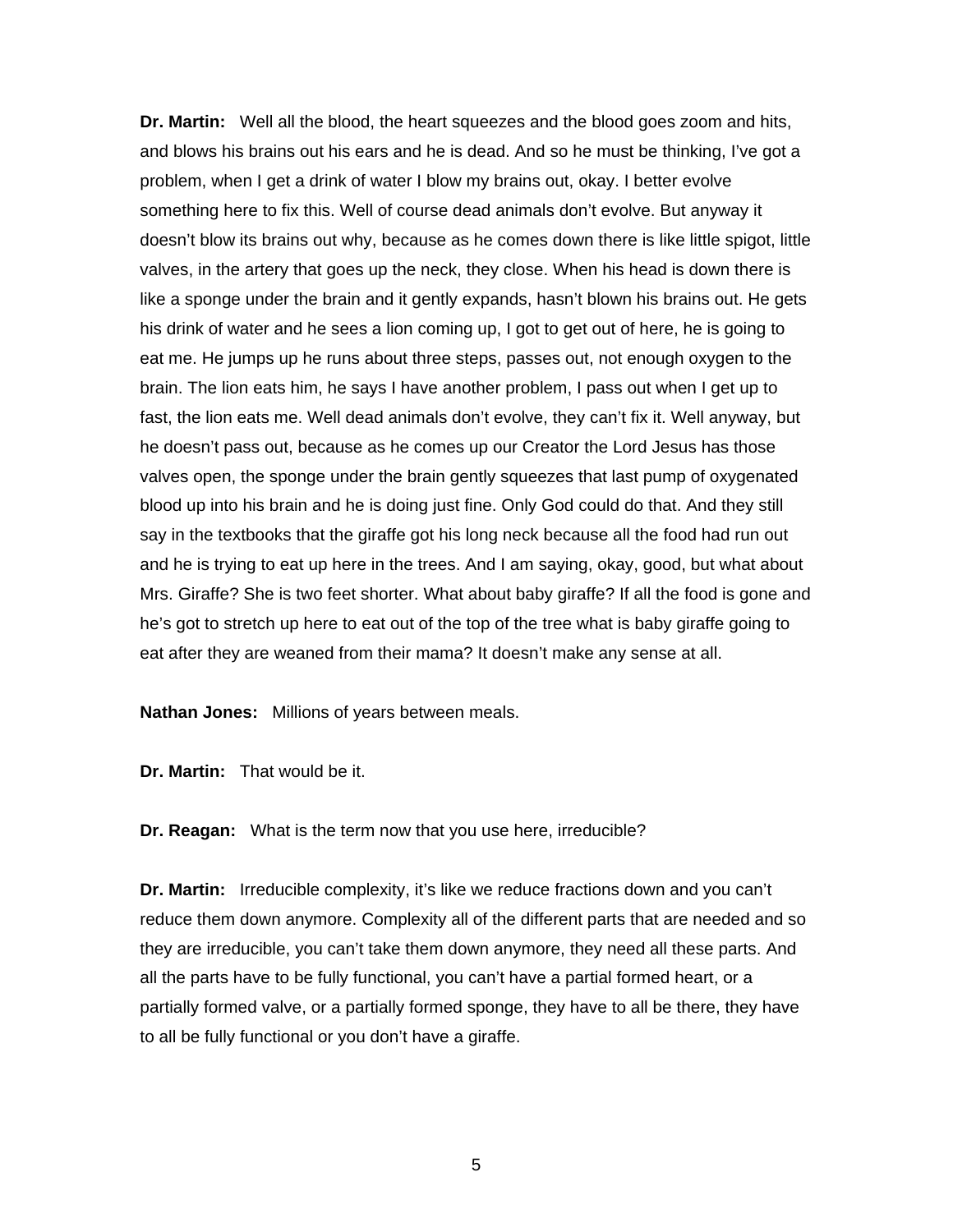**Dr. Reagan:** Now you mentioned that in this new video you have produced that you had a snake around your neck at some point. What were you illustrating with the snake?

**Dr. Martin:** Well there are several things. We had a python and a boa constrictor, both of them big snakes.

**Dr. Reagan:** You didn't have a Texas rattlesnake?

**Dr. Martin:** Well we have a Mojave Desert Rattlesnake, which is supposed to be the most vicious type rattlesnake. I wish we had a Texas rattlesnake, you know they get pretty big you can get an eight footer. But anyway, the python for instance, around it's lips, in between the scales it has sensory organs that can sense heat, in like a live animal that they want to eat. And they are so sensitive that it can be a pitch black night and it can go right to that whatever it is it wants to eat, and strike it and it never misses. And can't see a thing, it is just the heat sensors in its lips that tell it exactly what to do. And you know you have seen a snake their fork tongue comes out, they don't have to open their mouth to do that. There is a grove in the lower jam that lets them stick out their tongue because they are crawling around in the dirt. And if they had to open their mouth to get their tongue out, which is sensing it is picking up molecules of things, they would fill their mouth up with dirt all the time. And so God made them so they can get that tongue out there. When they bring it back in they touch it to an organ on the roof of their mouth called Jacobson's organ, and it tells them exactly which molecules they are tasting and they can follow a prey, just by tasting the dust and stuff as they get toward it. It is miraculous things.

**Dr. Reagan:** Alright give us an example from the ocean, you have talked about land animals, what about ocean.

**Dr. Martin:** Well I'll tell you what on this new video we have some nudibranch, there a sea slug. These things are amazing, they are psychedelic colors they are beautiful things. And what one of them does, it will eat like an anemone another sea creature and that creature has little stinging cells, they shot like little darts. And it will eat this thing but it doesn't set off the darts and it will digest what it wants to eat. Anything else that touches this anemone will set off these darts, but not the nudibranch. So it eats the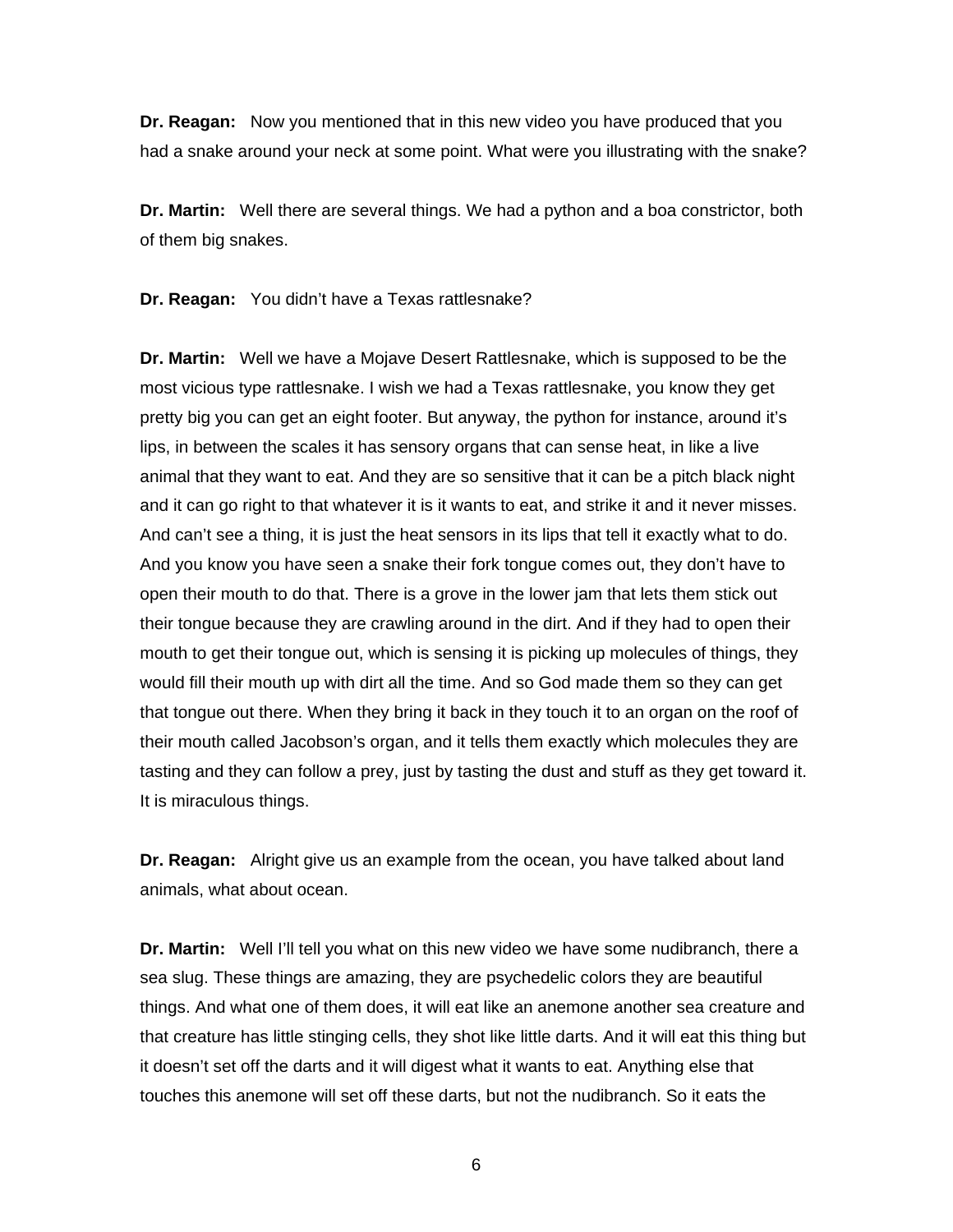whole thing, digest the food part, takes those darts, transfers them through tubes out to it's own back and into it's gill structures and then it uses the defense mechanism of the animal that it ate as it's own defense mechanism.

**Nathan Jones:** No.

**Dr. Martin:** Yeah, it is like it cannibalizes this animal to use, it recycles these stinging cells and it potentiates them. They are stronger once they get out through the back of the nudibranch then they are when they are in the anemone. It is miraculous things.

**Dr. Reagan:** Isn't it amazing what can just happen accidentally? Just give it enough time and it will happen, that's what I hear all the time. Just give it enough time and that monkey will sooner or later type Shakespeare.

**Dr. Martin:** That is exactly right, yeah. And what they don't tell you about that is if that is true you would also have to have a delete key for everything that they touch because there is a 50/50 chance here, one way or the other.

**Dr. Reagan:** Well we have about 1 minute in this session tell us, give us an example of one of these creatures that is flying.

**Dr. Martin:** Well we have an owl on this last DVD and an owl is silent when it flies and how? All other birds you can hear their wings.

**Dr. Reagan:** The flapping of the wings.

**Dr. Martin:** Sure, but of course their going to find their prey mainly by hearing.

**Dr. Reagan:** Yes.

**Dr. Martin:** They have that circle of feathers around their face that are special feathers that channel the sound into their ear holes. And their ear holes are not the things up here, their ear holes are right under their eyes and there not at the same level. They get the sound in at  $1/30<sup>th</sup>$  of a millionth of a second at a different rate, and that tells them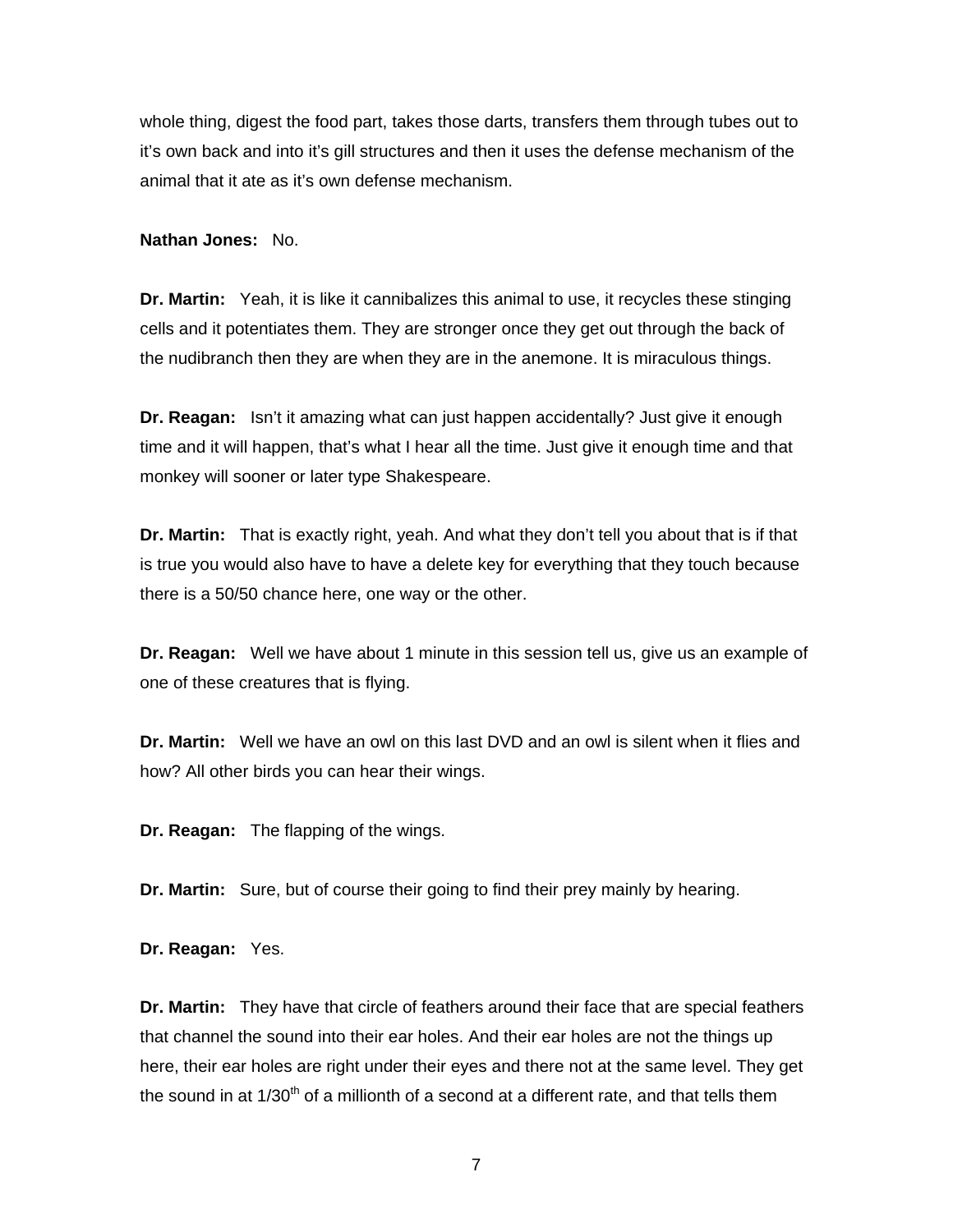exactly where this is. But if their wings made noise they couldn't hear the sound. They can hear a mouse crawling around, a great grey owl, 2 feet of snow there can be a mouse under 2 feet of snow it can hear it, it can't see it, it will dive down right on it, okay. Well they've go this little fringe of tiny little hairs that go up the sides of the feathers that somehow God made those things so those little hairs deflect the wind across there in such a way that the owl flies with silent flight.

**Dr. Reagan:** Now that is fascinating, I have never heard that before.

**Dr. Martin:** Yes, where does that come from? If there isn't a God that designed that and made that, how would evolution produce that? I don't see anyway.

#### **Part 2**

**Dr. Reagan:** Well welcome back to our interview with Dr. Jobe Martin, who is the Founder and Director of Biblical Discipleship Ministries. And Dr. Martin is an expert on the Evolution/Creationist debate and we are just having a ball interviewing him, Nathan Jones and I. Dr. Martin I wanted to talk a little about the human body. I mean these creatures that God has created are absolutely remarkable and I thank you for sharing that. But hey, we are pretty remarkable too, so let's talk about the eye for a moment. Even Darwin recognized how fantastic the human eye is. I want to read you a statement by Darwin, he said, "To suppose that the eye with all of its inimitable contrivances for adjusting the focus for different distances, for admitting different amounts of light and for the correction of spherical and chromatic aberration, could have been formed by natural selection, seems, I freely confess, absurd in the highest degree."

**Dr. Martin:** What else can you say about that? It is. I mean the way it takes the light and we can't make binoculars, we can't make glasses that can duplicate what our eyes can do. I mean we can be focused up, focused long, focused short. They are designed so even though we have two eyes you can only look at 1 thing at a time and it is a small amount that you can really focus on. Everything else is kind of not in focus in the sense that, like if everything you looked was in exactly the same focus, you are reading a page and all of the words would be right in front of you. So we have to be able to do it that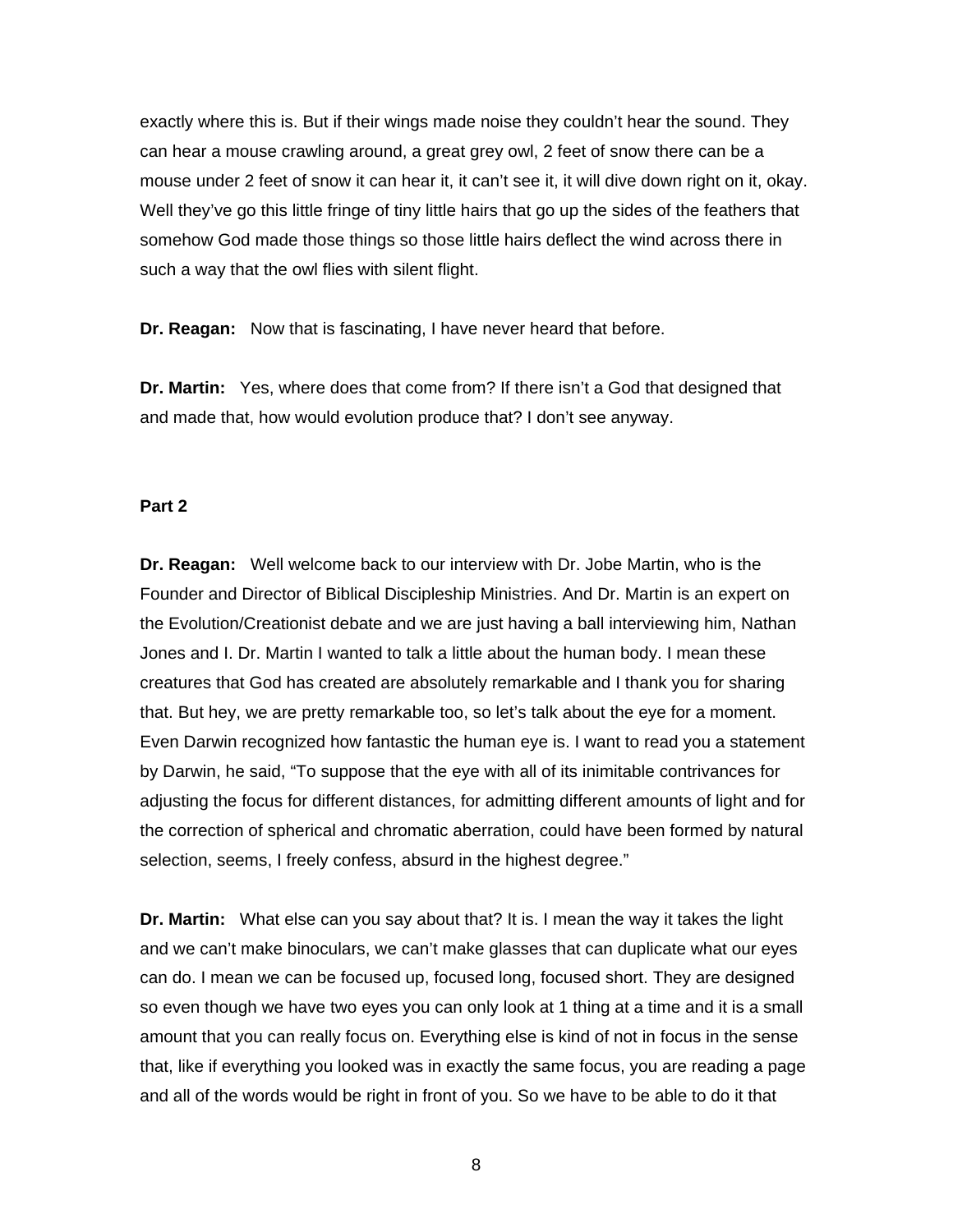way. When we walk you kind of do this when you walk, God made two special muscles they are involuntary as we walk your horizon stays the same out there, because you turn your head but the horizon does not do this because the eyes are just doing this as you walk. And so there are all these things built in to everything ears, eyes, nose, mouth, teeth, everything that God made.

**Dr. Reagan:** I mentioned to you previously off camera that I saw a video recently about a little girl who cut her finger. They were telling all the things that the human body does when you have a cut to keep you from bleeding to death.

**Dr. Martin:** Well, not only that, why don't, why doesn't your blood clot inside your body? It only clots when you cut and here you go. Unless you have some pathological condition that you get a clot in there, but then you've got problems. So that doesn't really happen, you think of all the billions of people and how many on any given day would have a clot in the wrong place, almost no, almost none of that.

**Dr. Reagan:** Well this also reminds me of something that you mentioned in your book called, *The Evolution of a Creationist*, and I was fascinated by it, you called it the anthropic principle, now what is that?

**Dr. Martin:** Well the anthropic principle is basically it looks like our Earth was made with man in mind. I mean the Earth has just the right size, to produce just the right amount of gravity it is just the right distance from the moon. And the moon is just the right size in relationship to planet Earth, so that the tidal patterns work right and other things. And then our Earth, Moon system is exactly the right distance from the sun which is exactly the right size so that it produces exactly the right amount of heat and we don't burn up or freeze up. When you just look at the constants in nature, there is no room for error in there. The air is made of just the right…

**Dr. Reagan:** But what you don't understand Dr. Martin is that this is just an amazing series of circumstances of coincidences.

**Dr. Martin:** And accidents.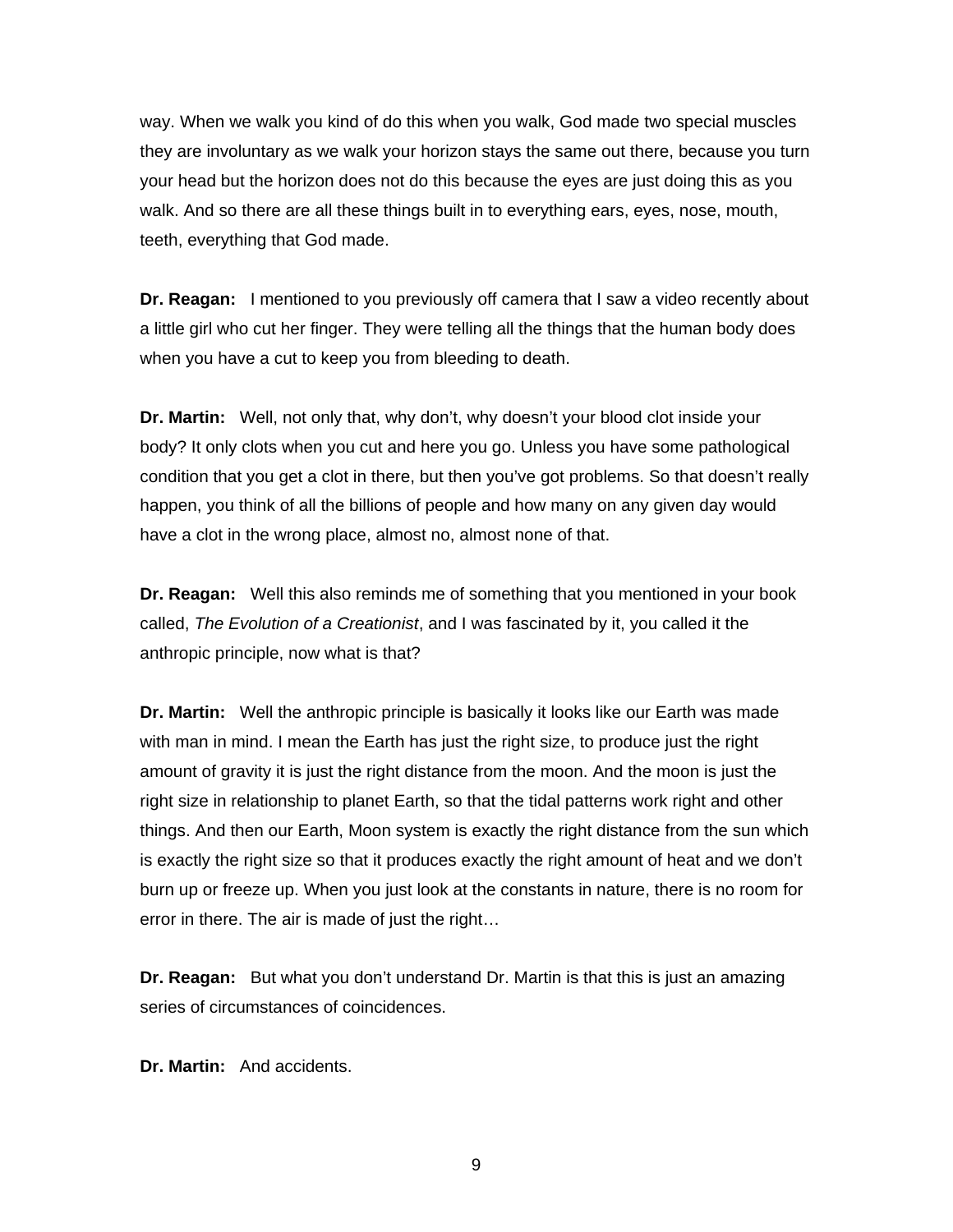**Nathan Jones:** Yes billions and billions of accidents, all working together to work.

**Dr. Martin:** Yes, this explosion caused everything to work out absolutely perfectly for life. To me that doesn't even make sense, it used to, but it doesn't anymore.

**Dr. Reagan:** Well, Nathan you had a question about some of the things that are going on today among Evolutionist.

**Nathan Jones:** Certainly, well I was watching that Ben Stein movie, *Expelled*, and at the very end he gets 1 of the leading Evolutionist Richard Dawkins, on his own to say, "Well I think life probably must of happened by intelligent design from aliens from another planet." We are starting to see a migration of Evolutionist say, "Well if there is intelligent design it comes from aliens." What do you think of that?

**Dr. Martin:** Well you hear that all the time and that doesn't answer the question. The question is: Where did life come from? How did it get started out there? You know it started somewhere.

**Dr. Reagan:** Who created them?

**Dr. Martin:** Exactly, exactly. So I mean that just removes the question from where we can test it. So they say we will put it out there somewhere. Well how do you test that? You know you can't get out there to see where it happened, and so yeah that is just...

**Dr. Reagan:** Doesn't this illustrate the desperation of Evolutionist in their current arguments?

**Dr. Martin:** Owe I think it does, I think it does. It is like in that movie, *Expelled*, one of the scientists says, "Well life came in it was molecules riding on crystals." Well where did the molecules come from? Where did the crystals come from? Where did the life come from in the molecules riding on the crystals? You know it doesn't answer any questions.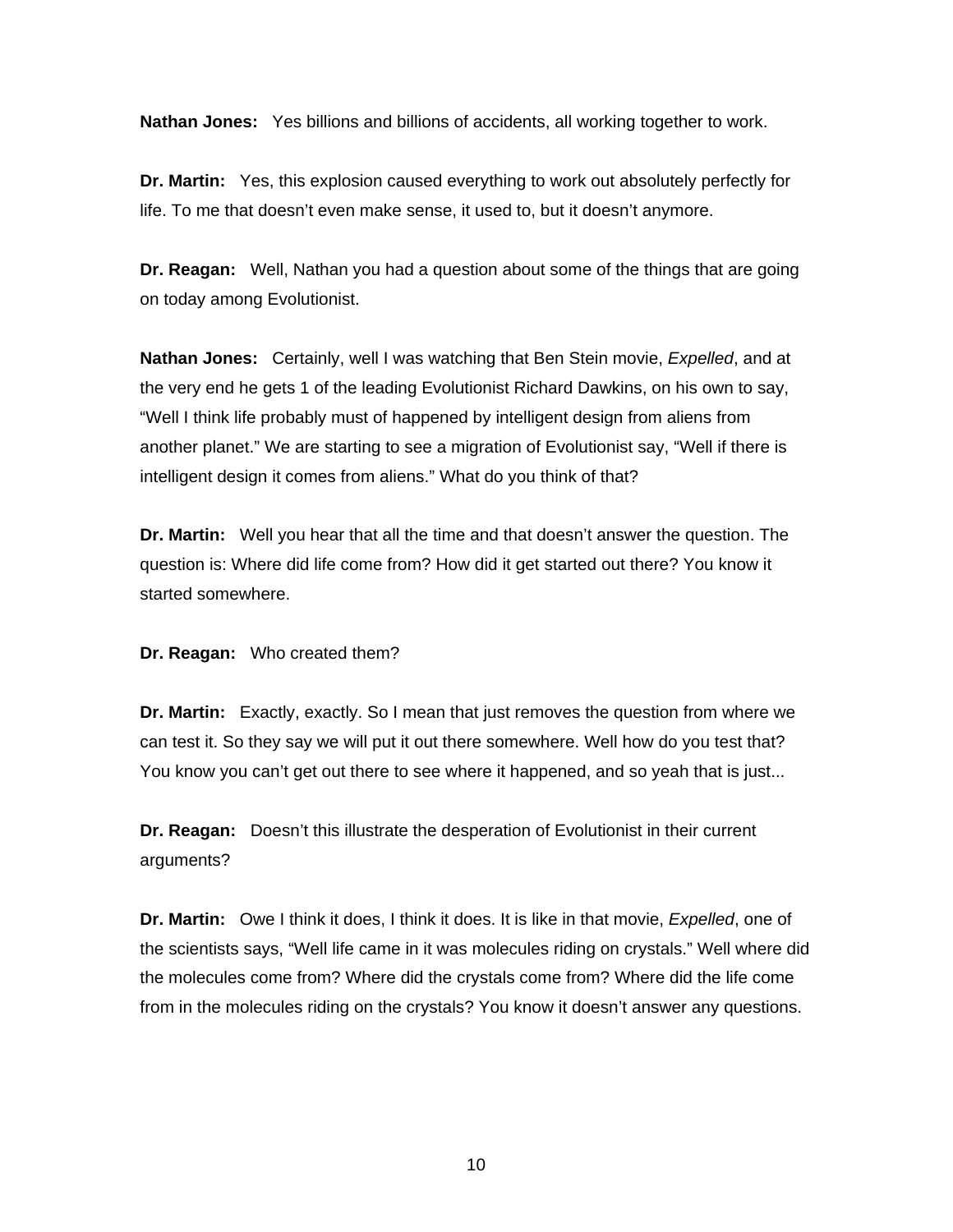**Dr. Reagan:** No it doesn't and it just, you wonder what there going to revert to next. Now we are off this planet onto other planets, and where does all this end? I mean when do you just finally say, "We don't have an argument here?"

**Dr. Martin:** Yes, well I think that is when you just come and bow down before your Creator and say, "Okay, Lord I have looked at all of this there is no way it makes sense apart from you." And that is what He wants us to do, that is general revelation. We study the creation, study what God has made and that should bring us to our knees before God. What do we do then? We go into the Bible to find out about this God. And that was kind of my life. I looked at everything, owe yeah Evolution is true. Well wait a minute, maybe it isn't true, what am I going to do? The Bible had the answers. So general revelation the Creation should take us to special revelation or specific revelation; the Word of God and that should lead us to redemption.

**Dr. Reagan:** Well it is so difficult though when you have invested so much of your life into a particular philosophy, into a particular theory, and to even the point of saying it is no longer a theory, it is a proven fact. To try to back off from that, it is very difficult.

**Dr. Martin:** Owe boy, and I'll tell you who is the worst, geologist. I just love those guys, but they are so steeped in the idea that those rock layers had to take billions of years. They just, praise God, some of them get the point, but they are tough.

**Dr. Reagan:** Let me give you an example, we have a member of our board of trustees who is a graduate of Stanford University. He was one of the most brilliant students that Stanford ever had. He got his PhD at a very early age, he was their most outstanding student. At age 35 he was selected the most outstanding research scientist in the United States. He is now a research scientist for General Electric in the field of MRI research. When he got into his PhD oral exams, they discovered that he was a believer in God and a believer in a Young Earth and they were astonished. How can you go through our program and come out a believer in these things. And he said, "I just looked at the evidence." And I said, "What is the best explanation of the evidence?" And the best explanation of the evidence is special creation.

**Dr. Martin:** Amen.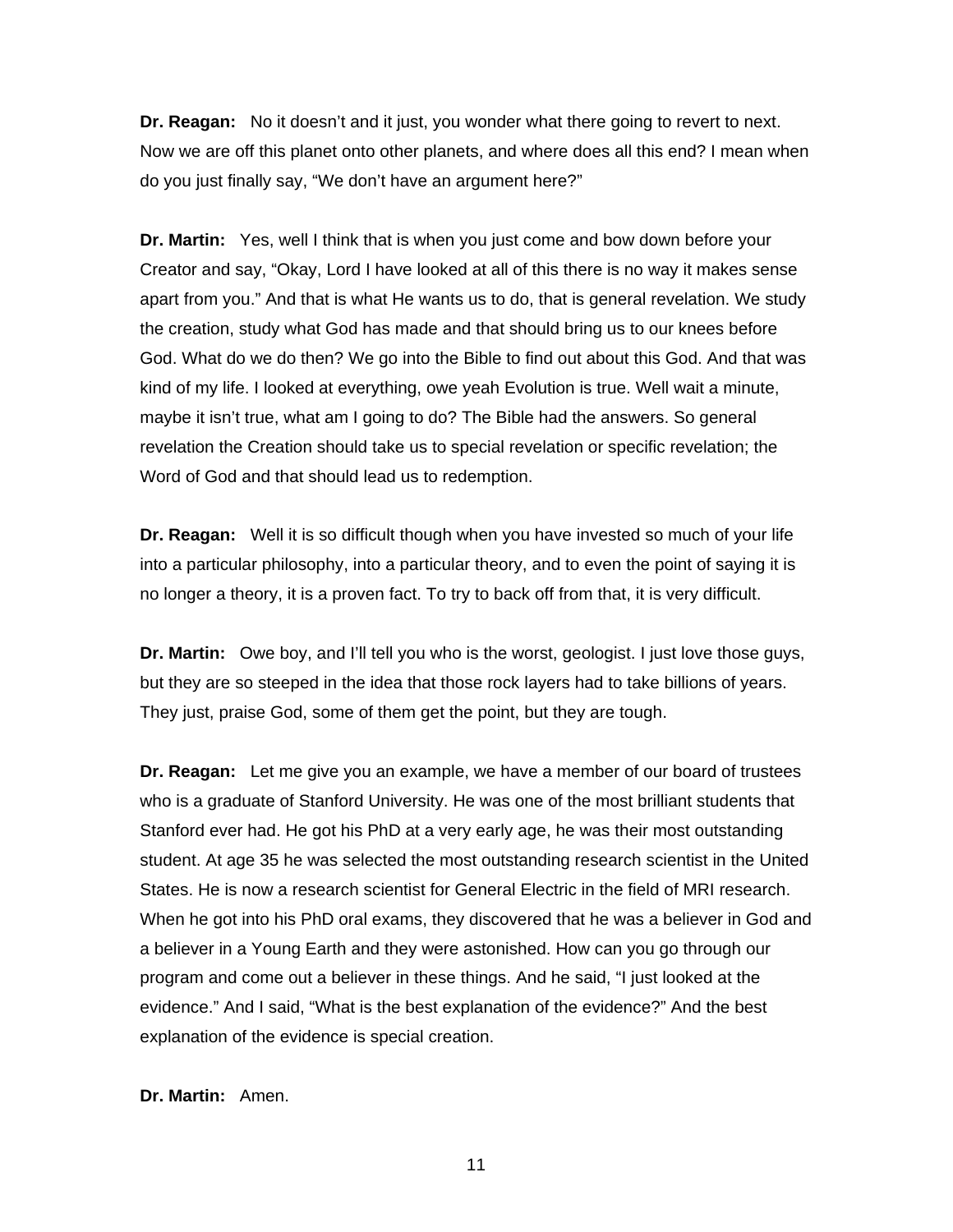**Dr. Reagan:** They refused to give him his degree.

**Dr. Martin:** I can believe it.

**Dr. Reagan:** But, on the threat of a suit, since they had nothing to stand on since he was their most outstanding student they had to give him his degree.

**Dr. Martin:** Isn't that something.

**Dr. Reagan:** But let me tell you they were going to fight him over this and they couldn't image. Yet he did it by looking at the evidence and saying, "The evidence the best explanation is special creation."

**Dr. Martin:** Yes, well that is what it is, when you look at the evidence, the hard true scientific evidence, not the evidence based on assumptions. You look at the evidence and there is only one option, there's got to be a designer and He's got to be all powerful, all knowledge, and it has to be the God of the Bible.

**Dr. Reagan:** And you know one of the things that has impressed me too, incredible catastrophes like Mount Saint Helens we have learned first hand how rapidly some of these things can happen that people have argued must take millions of years to happen. Right?

**Dr. Martin:** Owe yeah, one example is what they call polystrata fossils, trees and on the top of the lake, Spirit Lake all these dead trees they began to float with the root end down as they got water logged, then they dropped to the bottom and 5 days later another one drops to the bottom but now some sediments filled in so it is up higher. Well they used to say well that takes thousands of years, you have an ancient forest, an ancient sea, and then another ancient forest and another ancient sea. No, we are watching it happen, what 28 years later we are seeing polystrata, the whole organization of polystrata fossils. So yes all kinds of things like that. Just, they dated the rocks, the lava rocks up there, the same thing, there dating techniques do not work.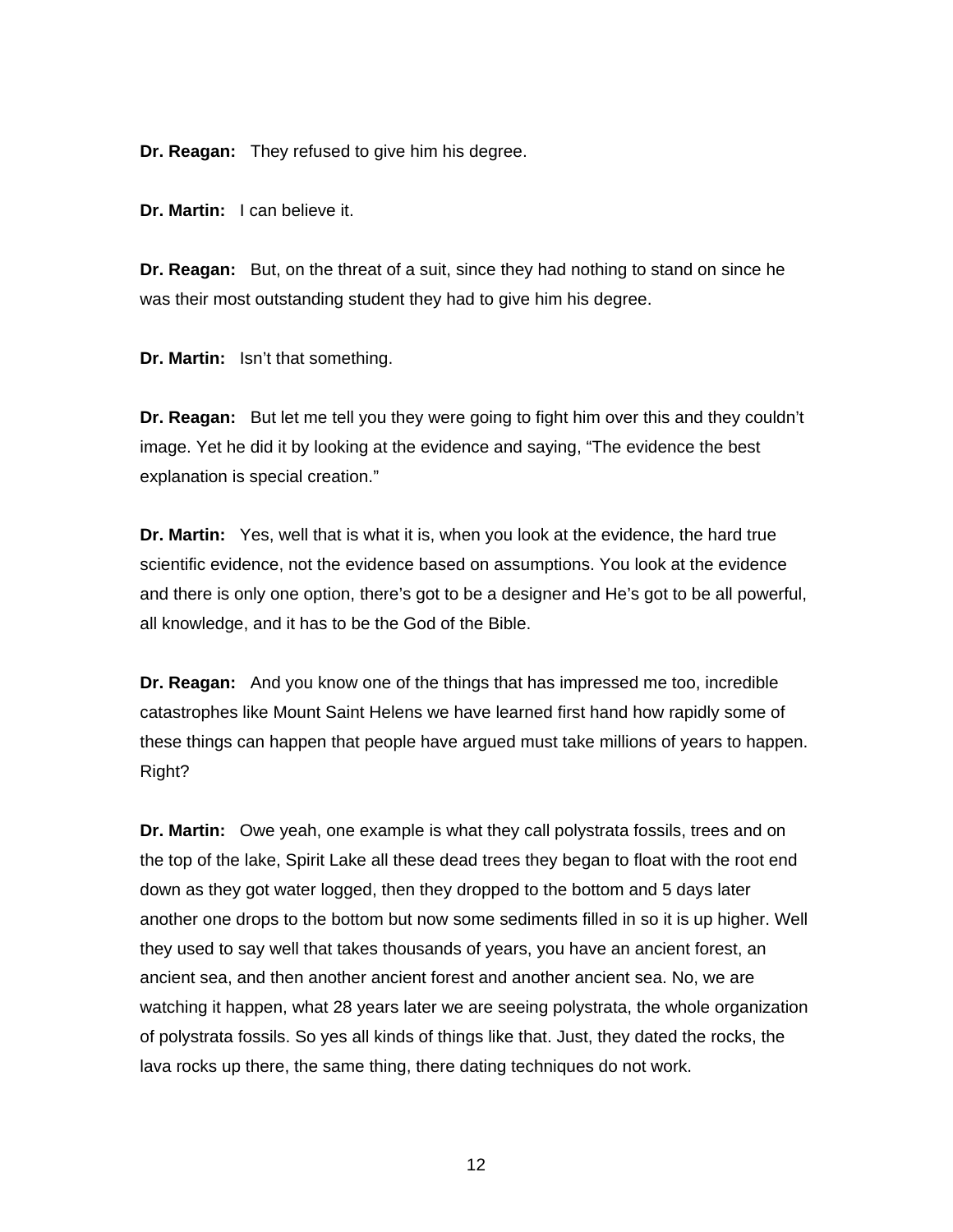#### **Part 3**

**Dr. Reagan:** Well Dr. Martin I want to thank you once again for being with us in this series of programs. You have blessed us immensely, I know you have blessed our viewers. And as we bring this series of programs to a close I would like for you to tell our viewers once again how they can get in touch with your ministry.

**Dr. Martin:** Well you can get in touch with us by going on our web, www.biblicaldiscipleship.org, or evolutionofacreationist.com.

**Dr. Reagan:** And through that they can find out the materials your ministry has produced, they can order them that way, and they can also contact you in terms of invitations to come and speak.

**Dr. Martin:** Yes.

**Dr. Reagan:** Great. Well Nathan, one last question.

**Nathan Jones:** Again I want to thank you for coming, wow it is great to meet the guy I have learned so much from you in the classes. Can you share with me and everyone out there who is learning, why do you feel it is important to believe the Biblical account of Creation? Why is it so vital, maybe a summary?

**Dr. Martin:** Well, I think the first point is: who determines truth, is it God or is it man? If it is God, then where do we find His truth? In His Word, He says, "His Word is truth." And it is that truth that will set us free, it is that truth that sanctifies us. Well if we go to the Creation account in Genesis and we say, "Well, you know we can't really take that literally." Well, then how much of the rest of the Bible do we say, "I don't really have to take that literally?" And that moves right into Bible prophecy, well if we don't take those early chapters of Genesis literally, we don't have to take Bible prophecy literally. And so all of a sudden we have wishy-washy ideas about the Bible. We can believe those early chapter of Genesis, Jesus is the Creator. If Jesus is not the Creator and He didn't do it like He says He did it, and this is His Word, Genesis is His Word. Well, then can we believe Him when He tells us He died for our sins? So I don't think so. And I think that is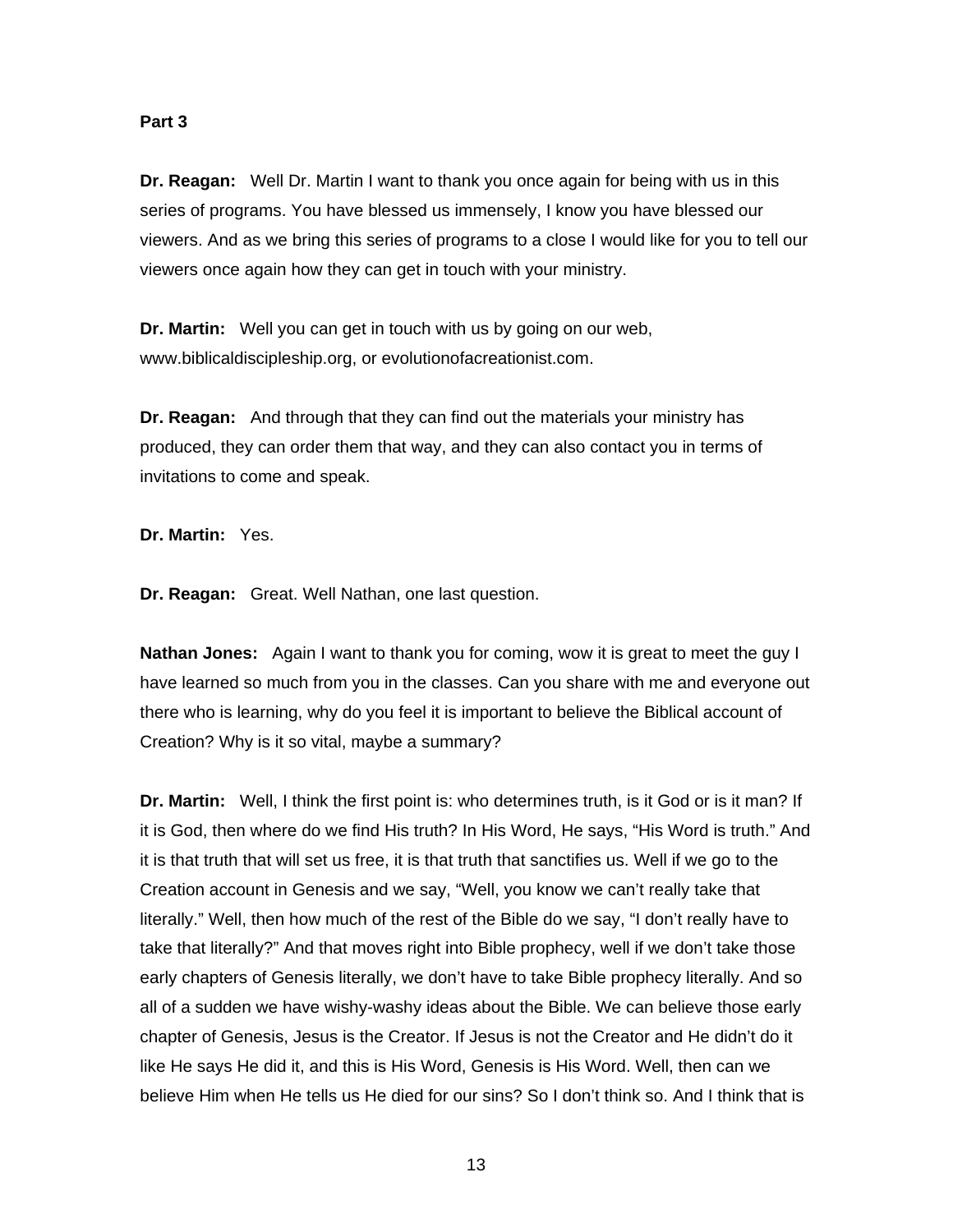one of the reasons we are losing so many of our kids. Our kids are raised in homes and Dad and Mom, we believe in Jesus. But do you believe in the Creation, well no, we are Theistic Evolutionist, or we are Progressive Creationists. And all of a sudden our young people are saying, "Owe I guess you can't really trust the Bible as it is just a common ordinary way to read it." And we are losing them we are losing up to 88% published figures by the end of 4 years of college. So it is absolutely crucial that we understand this issue and then realize that almost every false worldview is based on Evolution. Without Evolution you don't have it, but Evolution robs God of His glory, it steals His praise. God says, "I created, here is how I did it. I did it in 6 days." And we say, "I don't think I believe that." So I think the crucial thing is, is God's Word truth? And if we say it is, and we do as a Christian, this Word is God's truth. Well then lets believe it from page one which we can do, we can trust Him. There is no science that is testable, verifiable, experimentally reproducible, falsifiable science that discredits anything this book say. Not any. There is not one scientific experiment anywhere that is a true experiment, not based on assumptions that are false, that will discredit and disprove the Bible. We can trust it.

**Dr. Reagan:** Fact of the matter is there was only one person present when the Creation occurred and that was God Almighty Himself.

**Dr. Martin:** An eye witness, eye witness.

**Dr. Reagan:** So we have really an eye-witness account here.

**Dr. Martin:** Well yeah, we have a triple eye-witness, God the Father, God the Son, God the Holy Spirit, and He says all we need is two to make it right.

**Dr. Reagan:** Well, that is certainly true. Well, Dr. Martin as we bring the program to a close how about just looking in that camera again and speaking to someone out there who may not know Jesus as their Lord and Savior.

**Dr. Martin:** If you don't know Jesus as your Savior, I would encourage you get a Bible, start reading, read the book of John. Realize, okay, here is what the Bible says and then just pray, I did, Lord Jesus you show me, you show me what's true, and if it is true I am